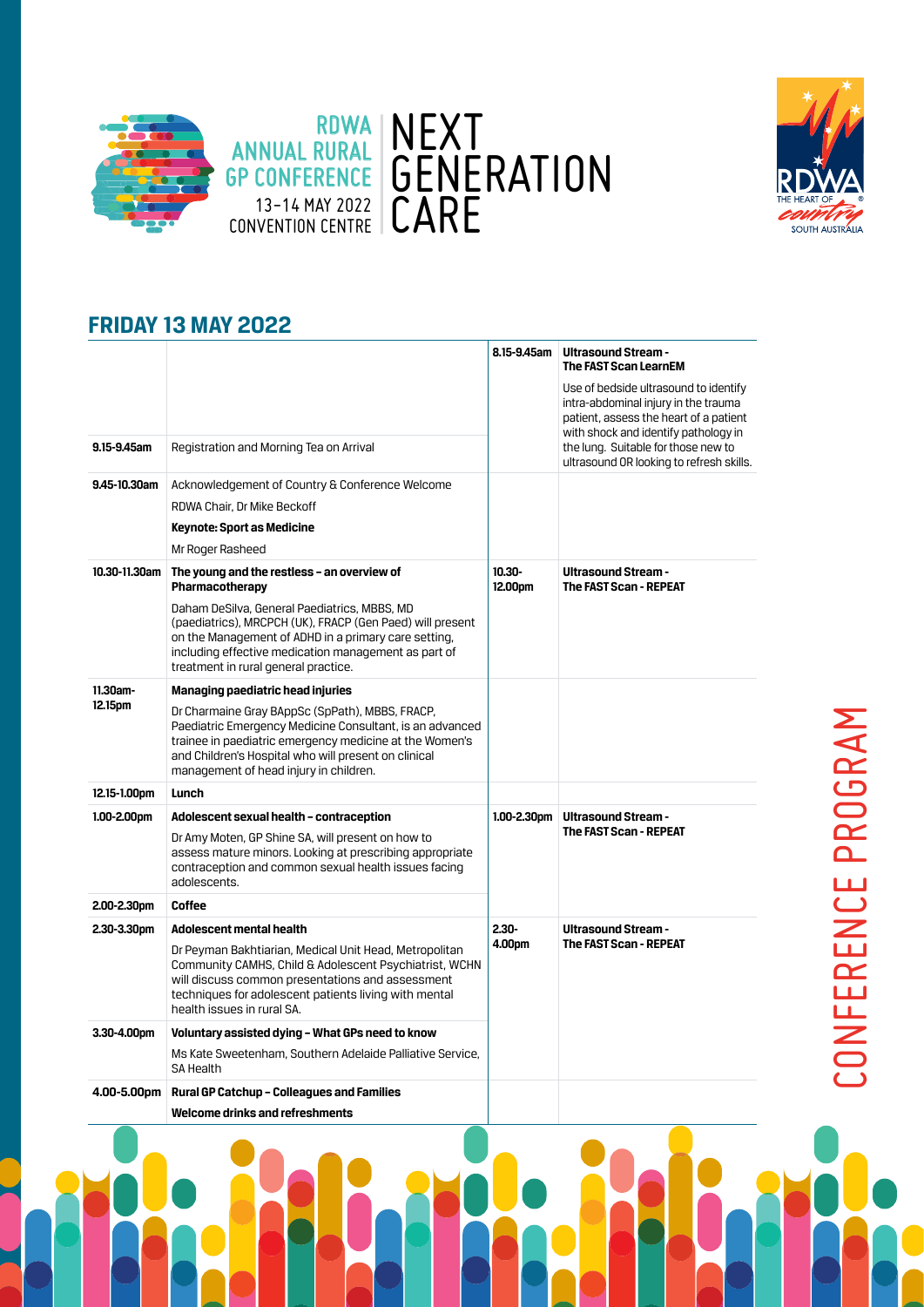



## **SATURDAY 14 MAY 2022**

|                        |                                                                                                                                                                                                                                                                                                                                                                       | $8.30 -$<br>9.30am | Ultrasound Stream -<br>You're so vein LearnEM                                                                                                                                                                                                                         |
|------------------------|-----------------------------------------------------------------------------------------------------------------------------------------------------------------------------------------------------------------------------------------------------------------------------------------------------------------------------------------------------------------------|--------------------|-----------------------------------------------------------------------------------------------------------------------------------------------------------------------------------------------------------------------------------------------------------------------|
|                        |                                                                                                                                                                                                                                                                                                                                                                       |                    | How ultrasound can assist clinical<br>procedures, including vascular<br>access, fascia iliaca nerve block and<br>use of ultrasound to assess the IVC<br>and DVT. Suitable for those with no<br>previous ultrasound experience and<br>those looking to broaden skills. |
| From 9.30-<br>10.00am  | Registration                                                                                                                                                                                                                                                                                                                                                          |                    | 9.45-11.15am Ultrasound Stream -                                                                                                                                                                                                                                      |
| 10.00-11.00am          | Acknowledgement of Country & Conference Welcome<br>RDWA Chair, Dr Mike Beckoff<br>Women's health - when a diagnosis is really a symptom.<br>Dr Joy O'Hazy, MBBS, FRACGP, Continence GP, will address<br>the impact of misdiagnosis on women's health, common<br>misdiagnoses and the challenges in thinking laterally in a<br>traditional medical model of treatment. |                    | You're so vein LearnEM - REPEAT                                                                                                                                                                                                                                       |
| 11.00-11.30am          | <b>Morning Tea</b>                                                                                                                                                                                                                                                                                                                                                    |                    |                                                                                                                                                                                                                                                                       |
| $11.30$ am-<br>12.30pm | <b>Depression in Men</b><br>Prof Gary Wittert, MBBch, MD, FRACP, FRCP, FAHMS will<br>discuss how men present with depression, the impact<br>of co-morbidities in men with depression and anxiety,<br>manifestations of depression, and strategies for diagnosis<br>and treatment.                                                                                     | 11.30am-<br>1.00pm | <b>Ultrasound Stream -</b><br>You're so vein LearnEM - REPEAT                                                                                                                                                                                                         |
| 12.30-1.30pm           | Lunch                                                                                                                                                                                                                                                                                                                                                                 |                    |                                                                                                                                                                                                                                                                       |
| $1.30 - 2.30$ pm       | Pain Management in rural settings<br>Dr Dilip Kapur MB, CHB, FANZCA, FFPM is a pain specialist<br>who will discuss the role of medications in pain treatment<br>and opportunities for multi-disciplinary treatment<br>approaches for the management of chronic pain in rural<br>settings.                                                                             | $1.30 - 3.00$ pm   | Ultrasound Stream -<br>You're so vein LearnEM - REPEAT                                                                                                                                                                                                                |
| 2.30-3.30pm            | Managing asthma                                                                                                                                                                                                                                                                                                                                                       |                    |                                                                                                                                                                                                                                                                       |
|                        | Dr Shah Shif MBBS, is a respiratory and sleep physician<br>who will discuss new changes in asthma management<br>guidelines and the role of biologic agents in asthma.                                                                                                                                                                                                 |                    |                                                                                                                                                                                                                                                                       |
|                        | <b>Conference Close</b>                                                                                                                                                                                                                                                                                                                                               |                    |                                                                                                                                                                                                                                                                       |

# CONFERENCE PROGRAM CONFERENCE PROGRAM